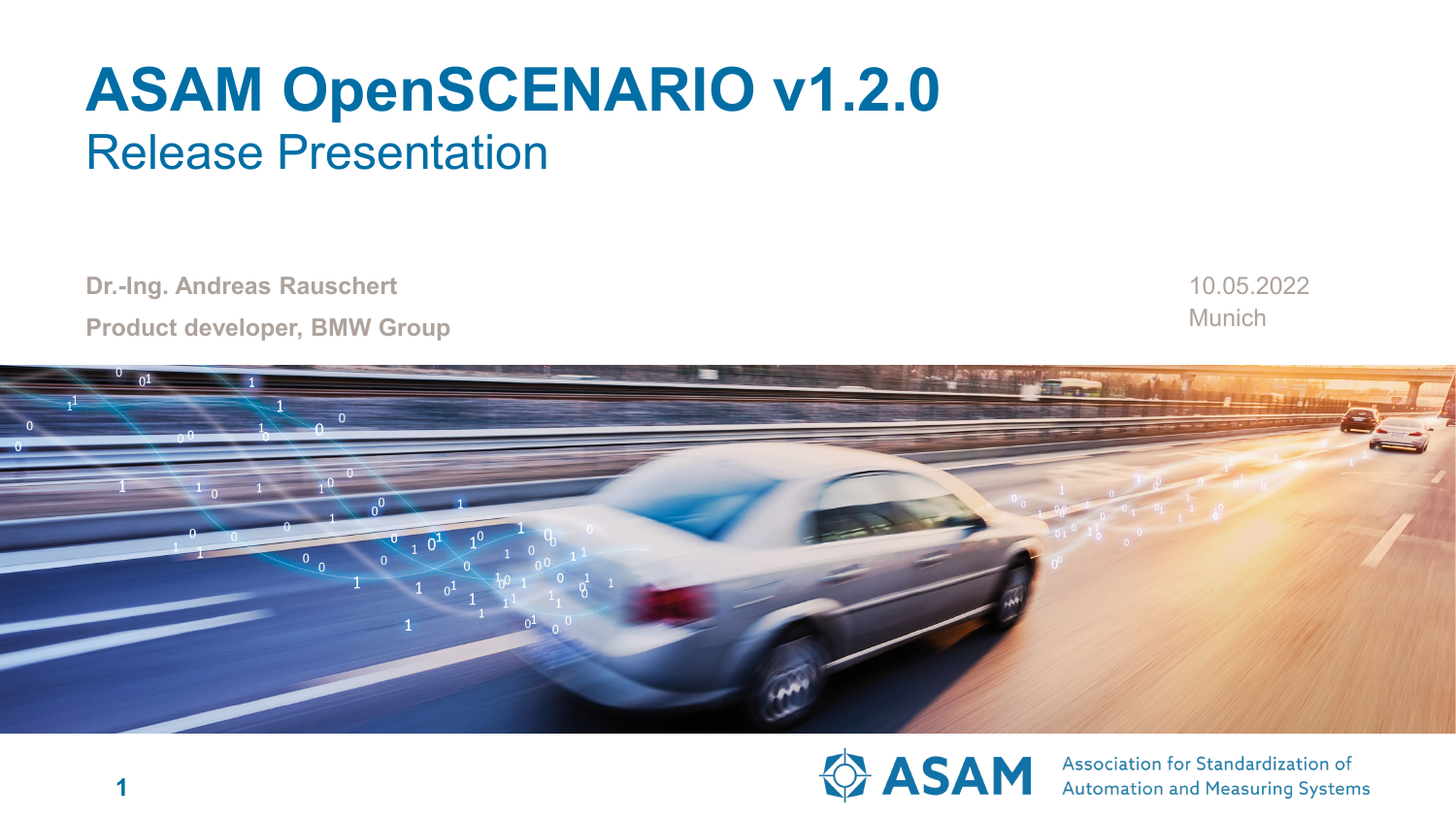# **Agenda**

#### **Introduction 1**

- **Motivation for new release 2**
- **3 Change statistics**
- **New features 4**
- **Other changes 5**
- **Backward-compatibility 6**
- **7 Relation to other standards**
- **8 Deliverables**

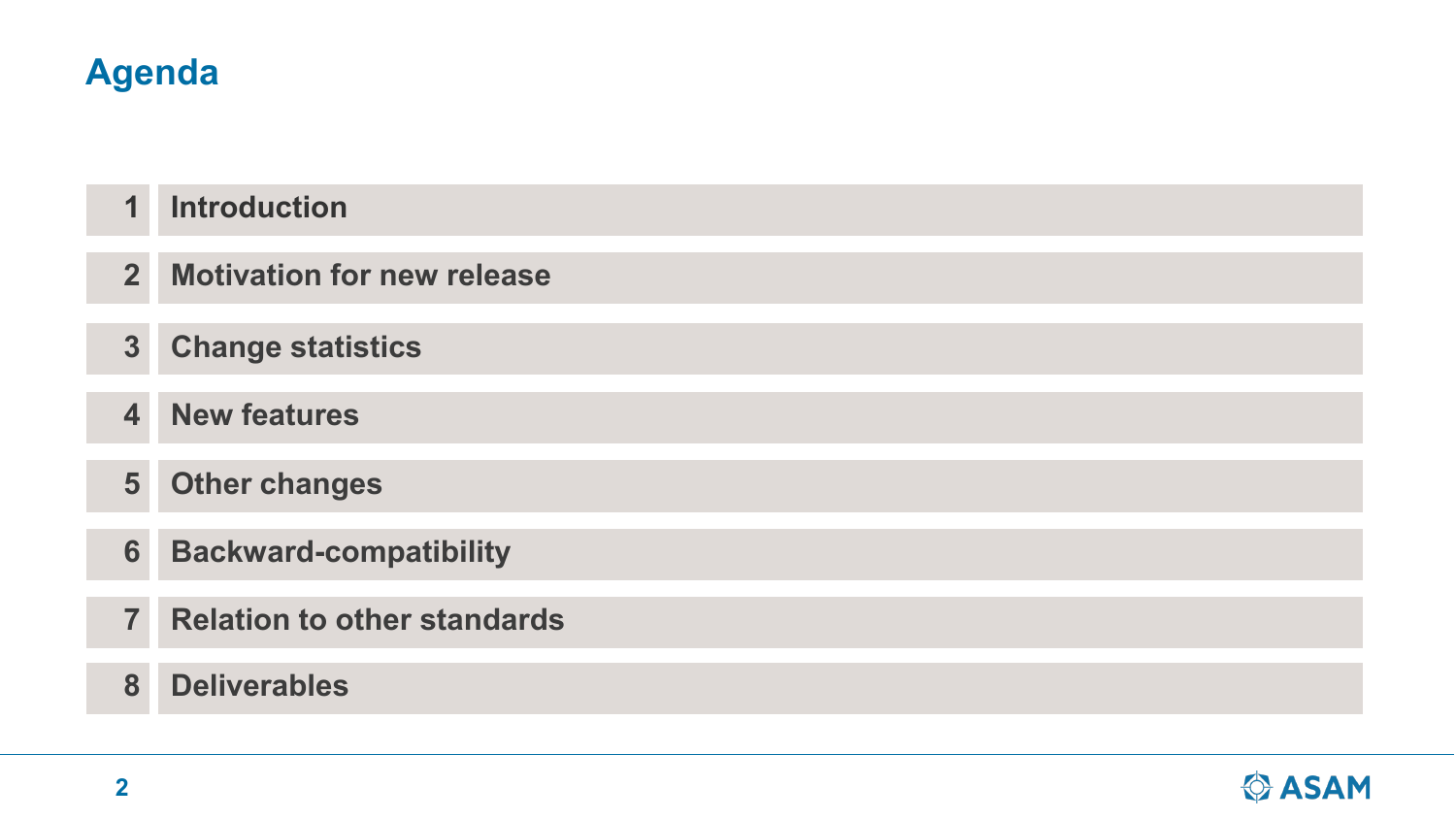# **Introduction**

OpenSCENARIO is used for driving simulation and for virtual development, test and validation of driving assistance functions, automated and autonomous driving.

Within these use cases, OpenSCENARIO describes the dynamic content of the world, i.e. the entities acting on or interacting with the road network. OpenSCENARIO does not describe the road network, road infrastructure or road surface. A scenario can be part of a test case, can be created with a scenario editor and serves as input for driving simulators.

OpenSCENARIO was transferred to ASAM by an industry consortium in late 2018. ASAM OpenSCENARIO v1.2.0 is the result of the latest "OpenSCENARIO 1.x" project which started in September 2021.

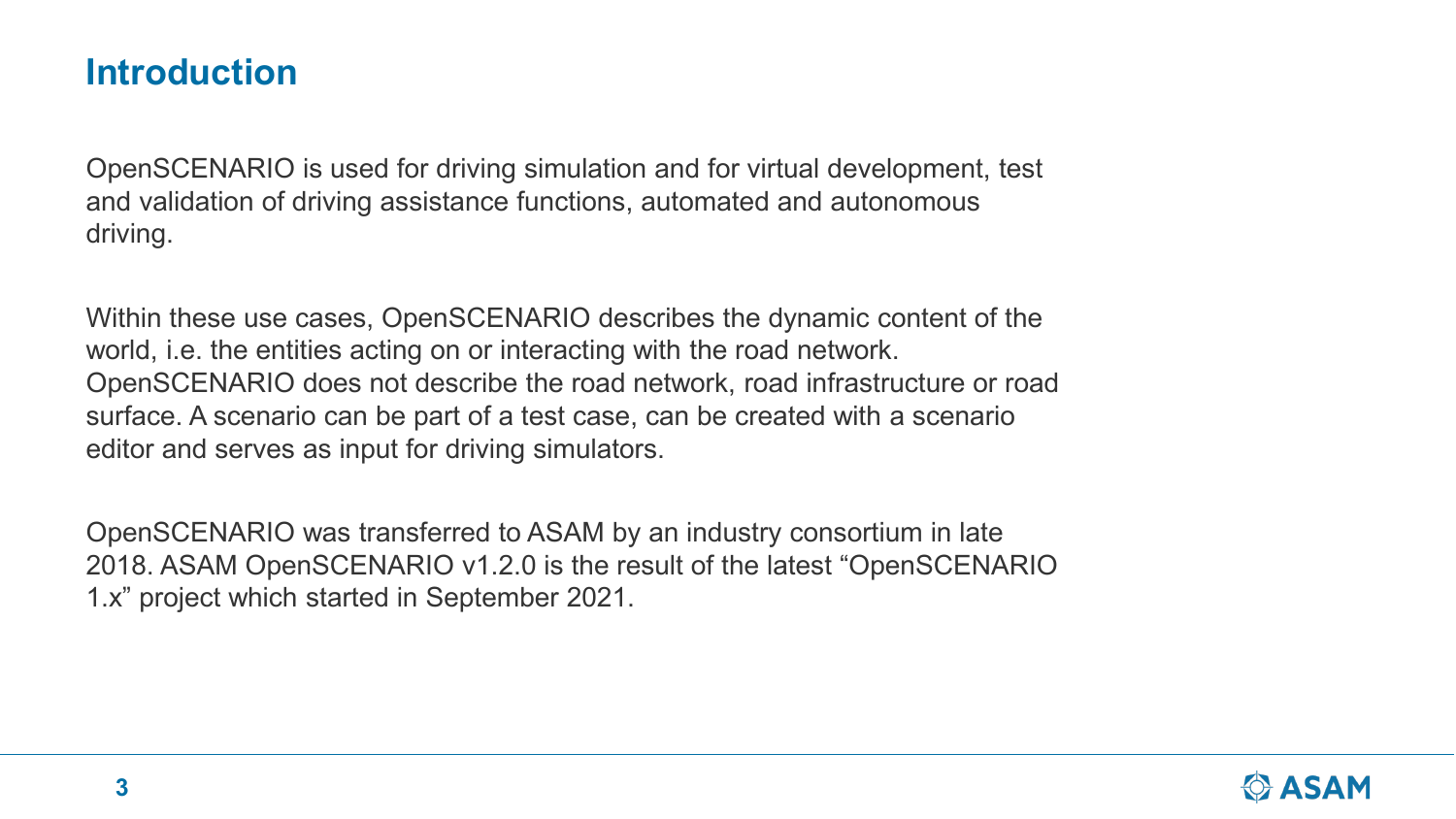# **Motivation for new release**

Many driving simulator and scenario editor vendors have already made, are in the process of or are planning to make their tools compatible to the ASAM OpenSCENARIO 1 standard.

The project served to address the unclarities, errors and feature wishes by implementers.

Harmonization with the new OpenX standard ASAM OSI (driving simulator output) and with the existing ASAM OpenDRIVE standard was necessary.

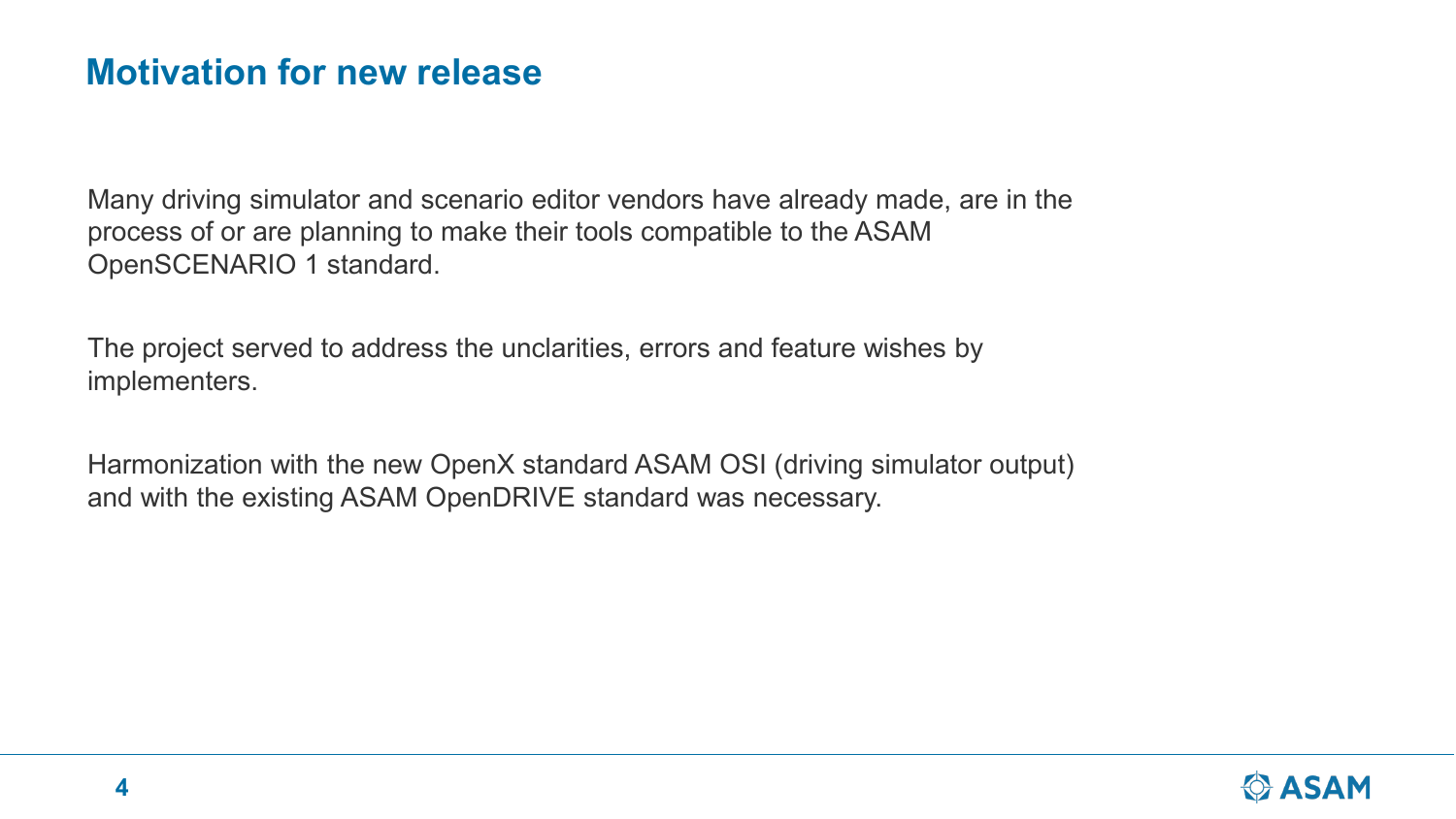# **Change statistics**

- ~ 60 open issues at project start
- ~ 90 issues created during project
- ~ 70 issues addressed for OpenSCENARIO v1.2.0
- ~ 70 issues created and addressed during project internal review phase
- ~ 80 open issues remaining

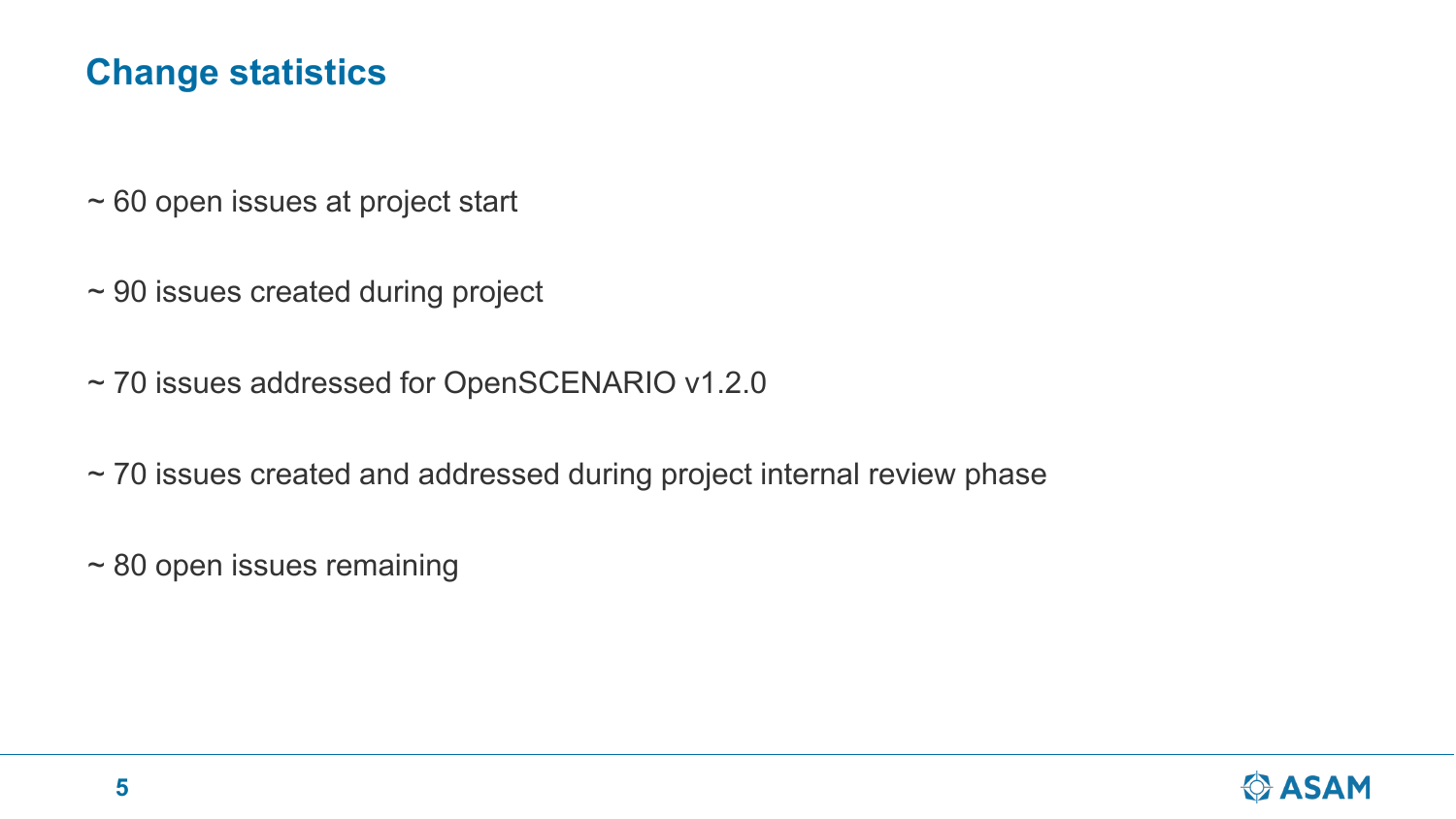# **New features**

#### **Support for virtual sensor recognition algorithm testing**

- Reference to sky & illumination image
- More options for custom properties

#### **Support for sensor error injection**

• False positive / false negative for entities

#### **Introduction of variables**

- Separated concept from parameters
- Runtime changes & external access

#### **Support for multiple controllers**

- Lateral/longitudinal
- Two new controller types (animation / light)

#### **Improvement in controller overrides**

- Physical values
- Dynamic limitations (max rate, max torque)

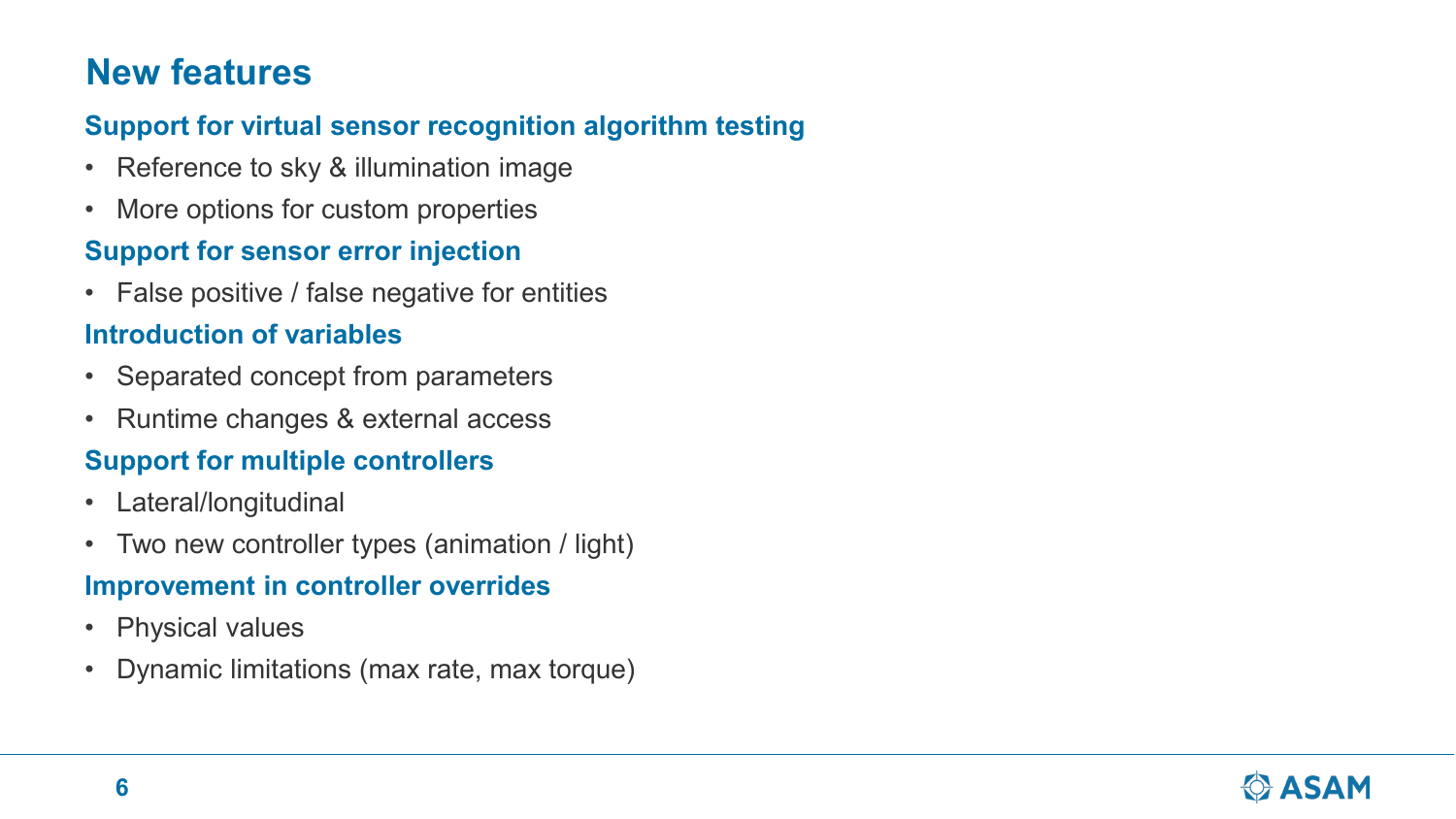# **New features**

#### **Vehicle role**

• police, ambulance...

### **Light action**

• Vehicle lights

#### **Animation action**

- Vehicle doors & pedestrian motions
- Reference to 3d animation files

#### **Speed profile action**

• For modelling of realistic speed profiles

#### **Extended Traffic Swarm action**

- Velocity range
- Direction of travel

#### **Speed & acceleration condition**

• per dimension (lateral, longitudinal, both)

#### **Clearance condition**

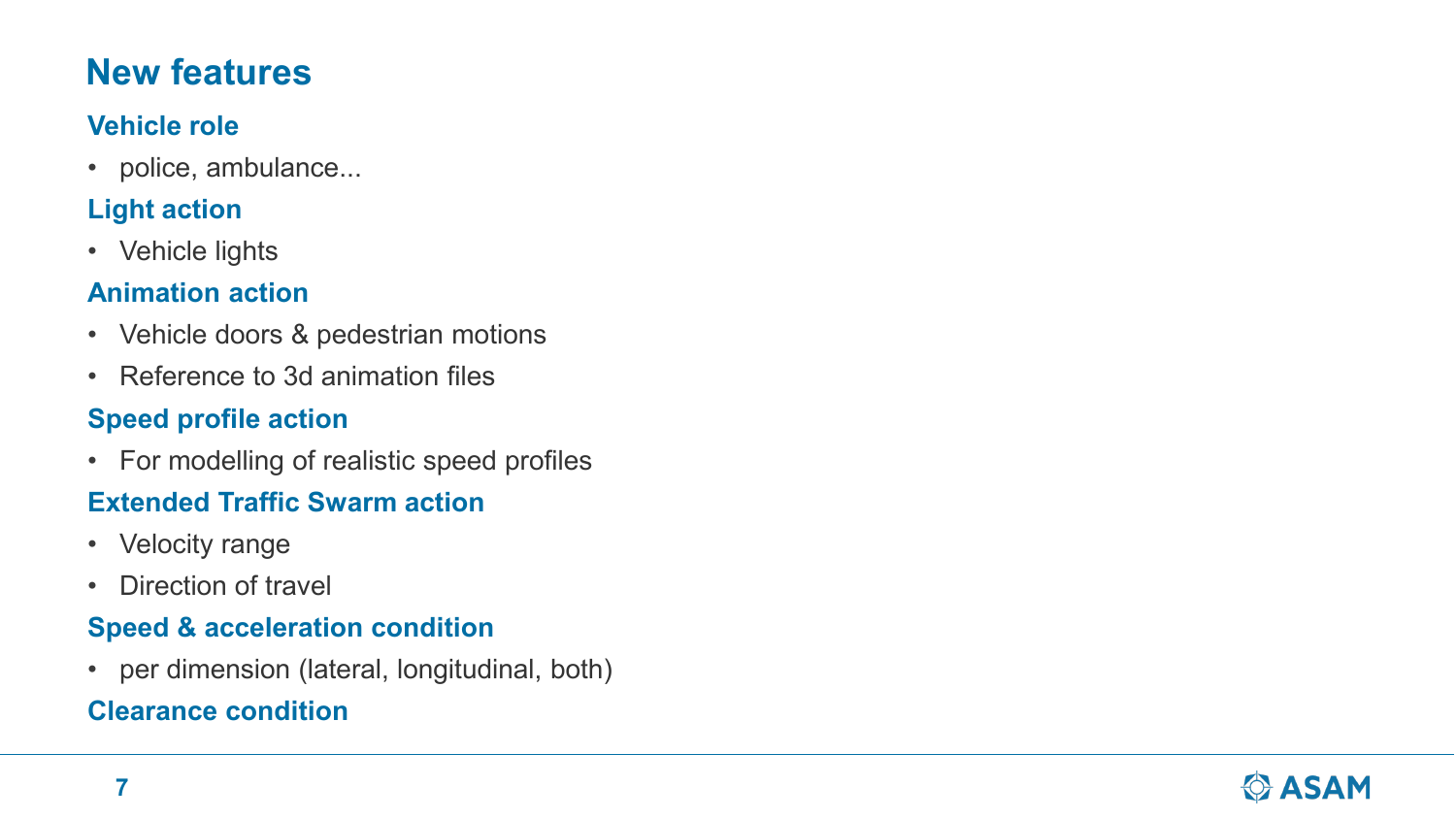# **Other changes**

#### **Clarifications**

- Coordinate systems & rotations
- Position types (esp. Road/Lane)
- Relative and absolute orientation in positions + defaults
- Speed (longitudinal/lateral domain)
- Distance calculations across several roads
- Route calculation
- Route assignment
- Closed trajectory
- Interfacing between scenario and test case / runtime environment
- Dynamic constraints of entities in actions
- Action prerequisites
- Add / remove entity actions

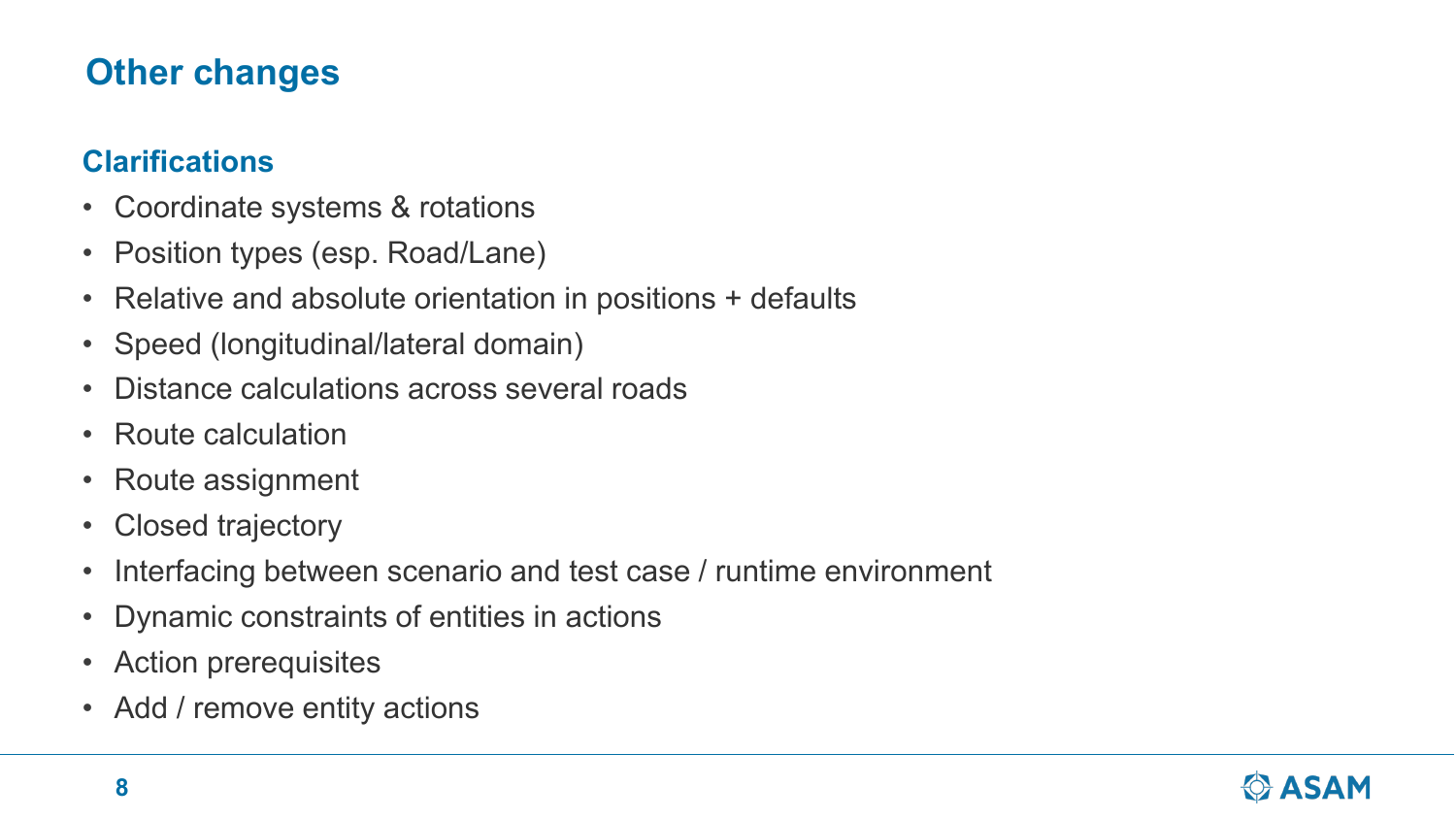# **Other changes**

#### **Fixes**

- integer -> int
- Gear number: double -> Auto: enum & Manual: int
- Overwrite -> override
- State machine states (standby vs. complete)
- GeoPosition in degree

#### **Harmonization**

- Introduced fractional cloud cover (OSI)
- Traffic signal controller (OpenDRIVE)

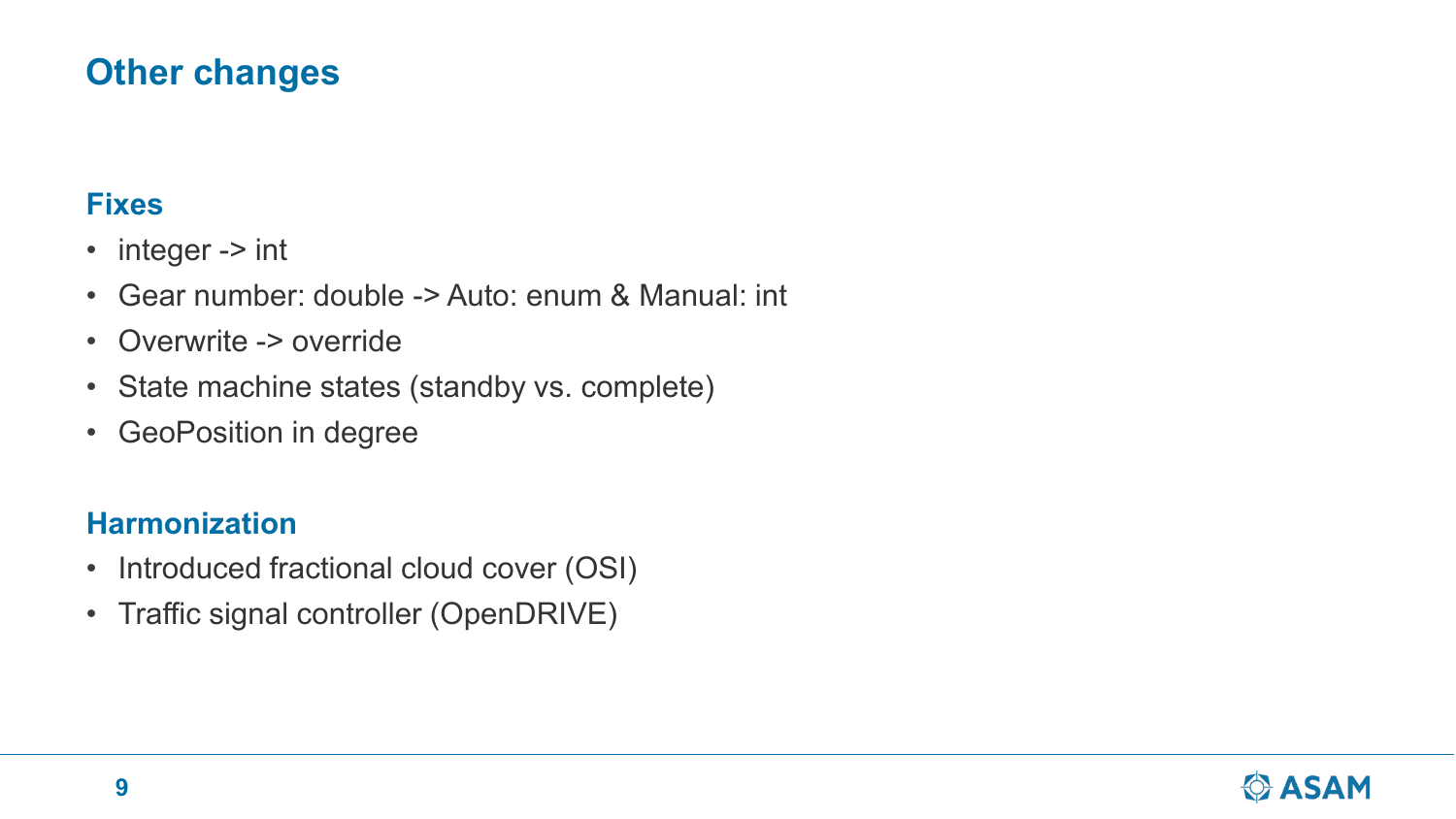# **Backward compatibility**

100% backward compatible to OpenSCENARIO v1.1.0

OpenSCENARIO v1.0.0 scenarios are still valid in the OpenSCENARIO v1.2.0 schema

Deprecation mechanism applied

Strict validation schema for v1.2.0 without deprecated elements

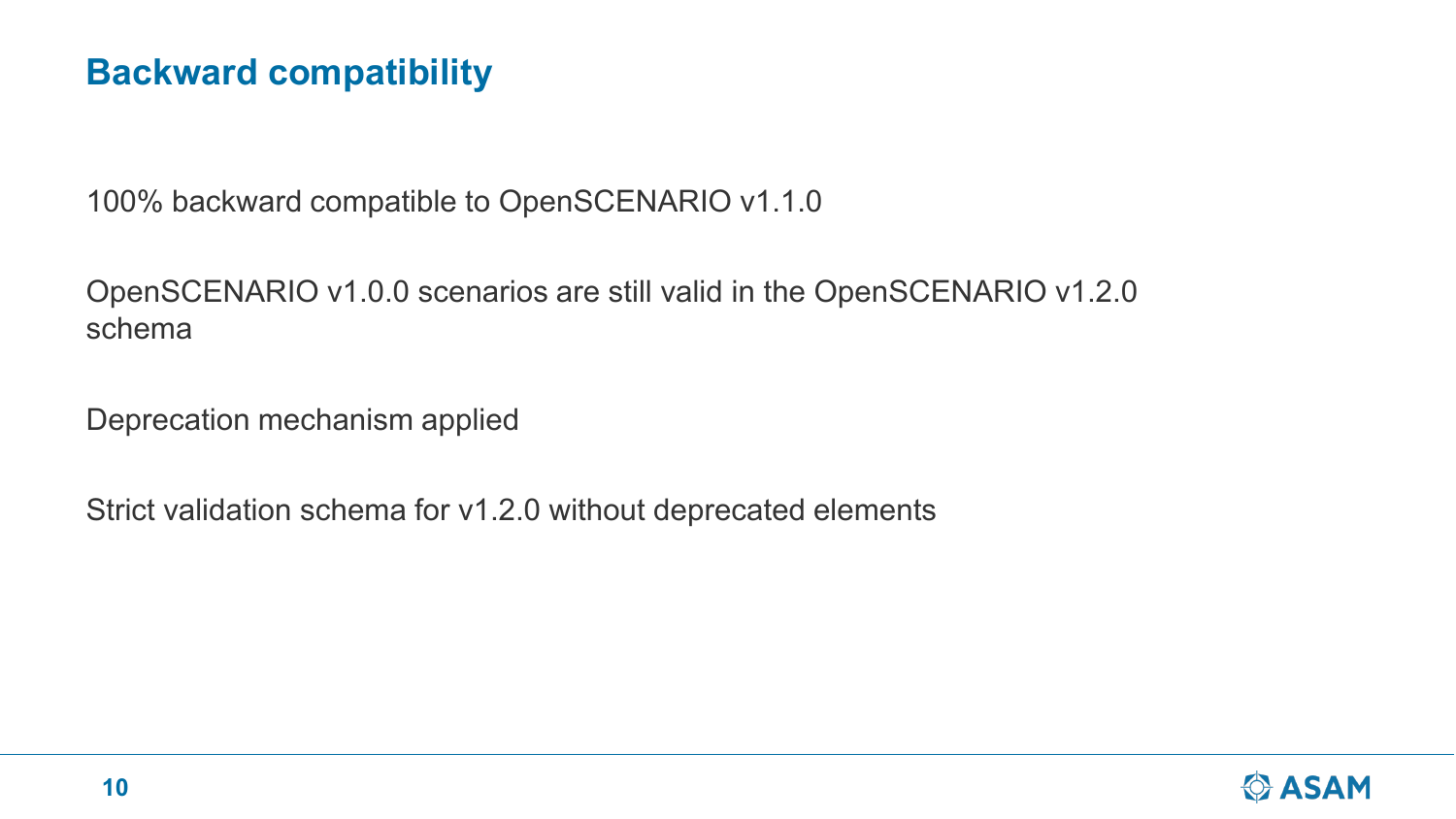# **Relation to other standards**

#### **Logical road network**

- ASAM OpenDRIVE
- HERE Navigation Data Standard (NDS)

#### **Road surface elevation and friction**

• ASAM OpenCRG

#### **Driving simulator output**

• ASAM OSI

#### **3D models of road, scenery and objects**

- CityGML
- OpenSceneGraph
- glTF (Khronos Group)
- FBX (Autodesk)
- 3DS (Autodesk)